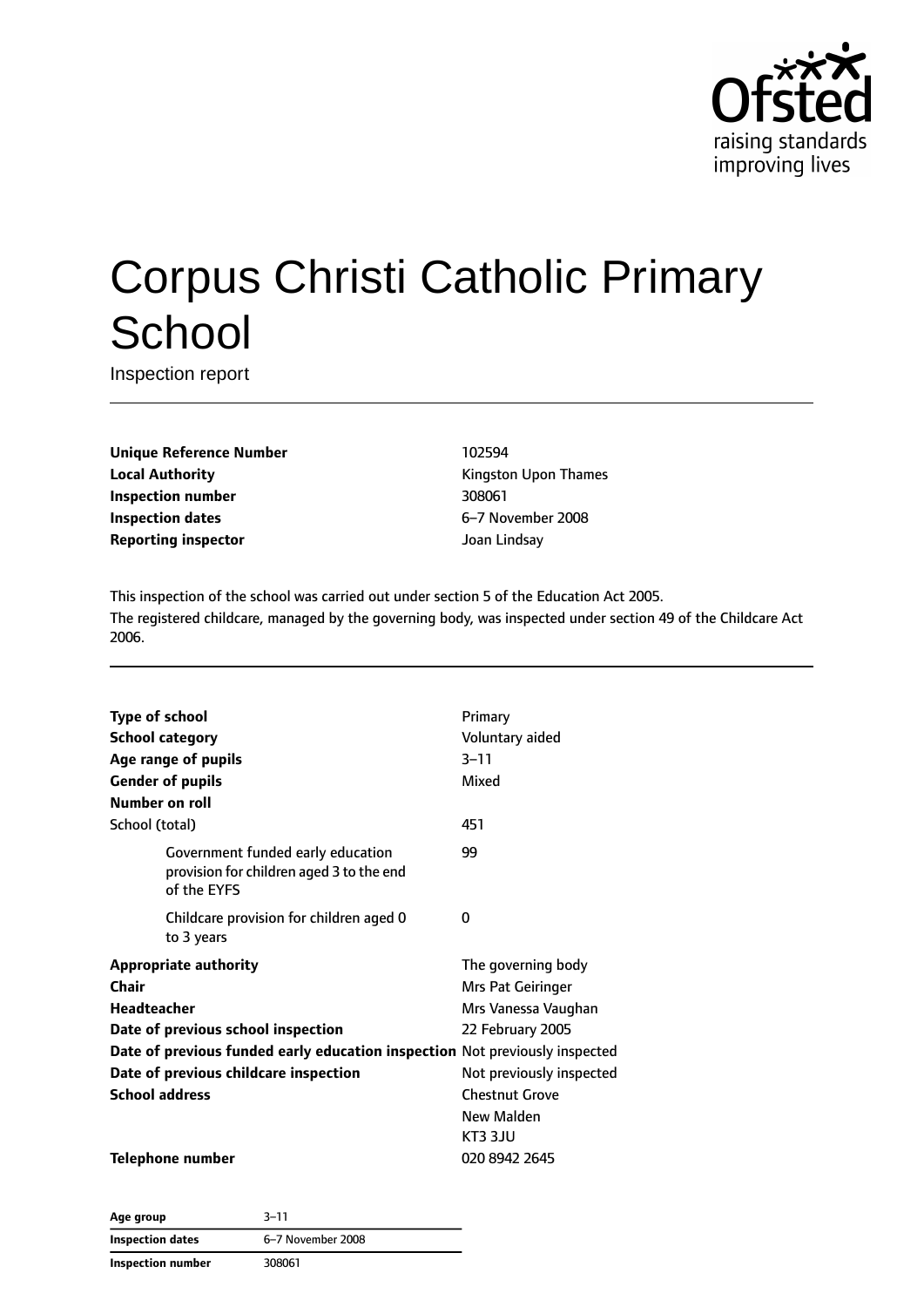**Fax number** 020 8336 0790

| Age group         | $3 - 11$          |
|-------------------|-------------------|
| Inspection dates  | 6-7 November 2008 |
| Inspection number | 308061            |

 $\overline{a}$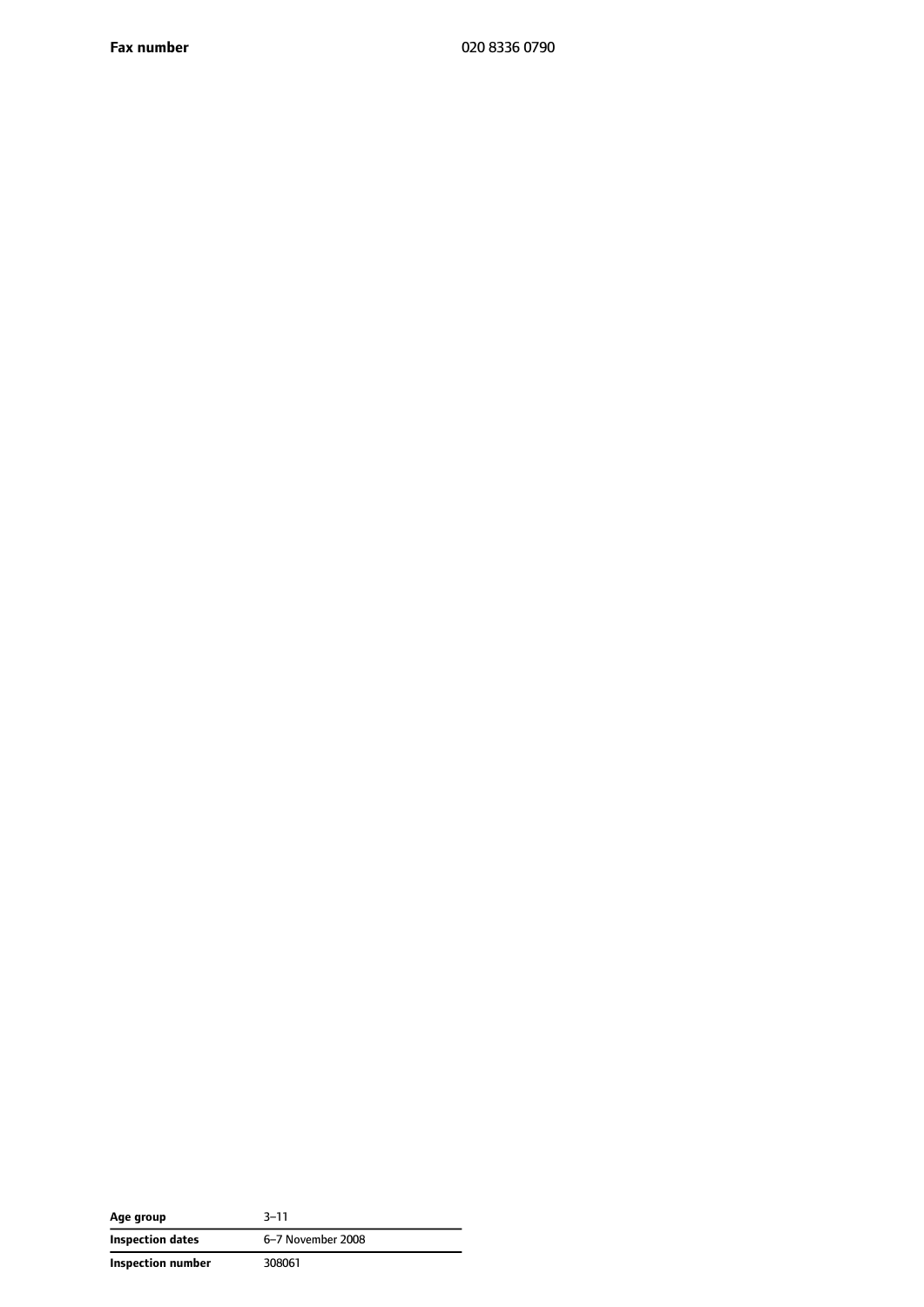.

<sup>©</sup> Crown copyright 2008

Website: www.ofsted.gov.uk

This document may be reproduced in whole or in part for non-commercial educational purposes, provided that the information quoted is reproduced without adaptation and the source and date of publication are stated.

Further copies of this report are obtainable from the school. Under the Education Act 2005, the school must provide a copy of this report free of charge to certain categories of people. A charge not exceeding the full cost of reproduction may be made for any other copies supplied.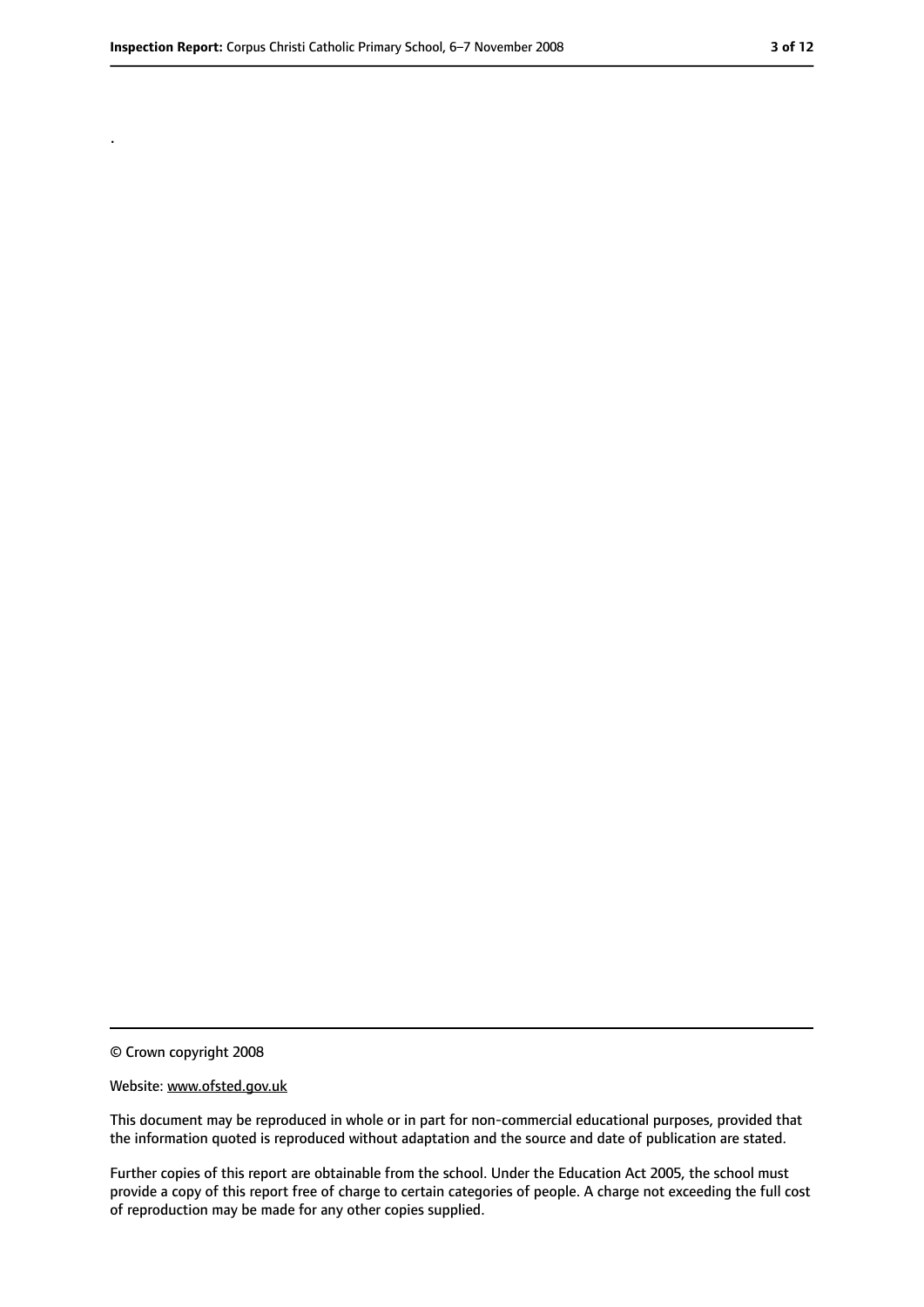# **Introduction**

The inspection was carried out by three Additional Inspectors.

#### **Description of the school**

Corpus Christi serves a community that is very diverse, both ethnically and economically. A far higher than average proportion of the pupils have English as an additional language (EAL). Fewer pupils than average claim free school meals, although this number has increased recently. The number of pupils with learning difficulties and/or disabilities is lower than average. The main area of need is in speech, language and communication. A very small number have visual and hearing impairment. Recent awards gained by the school are Healthy Schools and Basic Skills Quality Mark. The current headteacher has been in post for a year following a two-year period with an acting headteacher. An independent breakfast and after-school club is run on site.

#### **Key for inspection grades**

| Grade 1 | Outstanding  |
|---------|--------------|
| Grade 2 | Good         |
| Grade 3 | Satisfactory |
| Grade 4 | Inadequate   |
|         |              |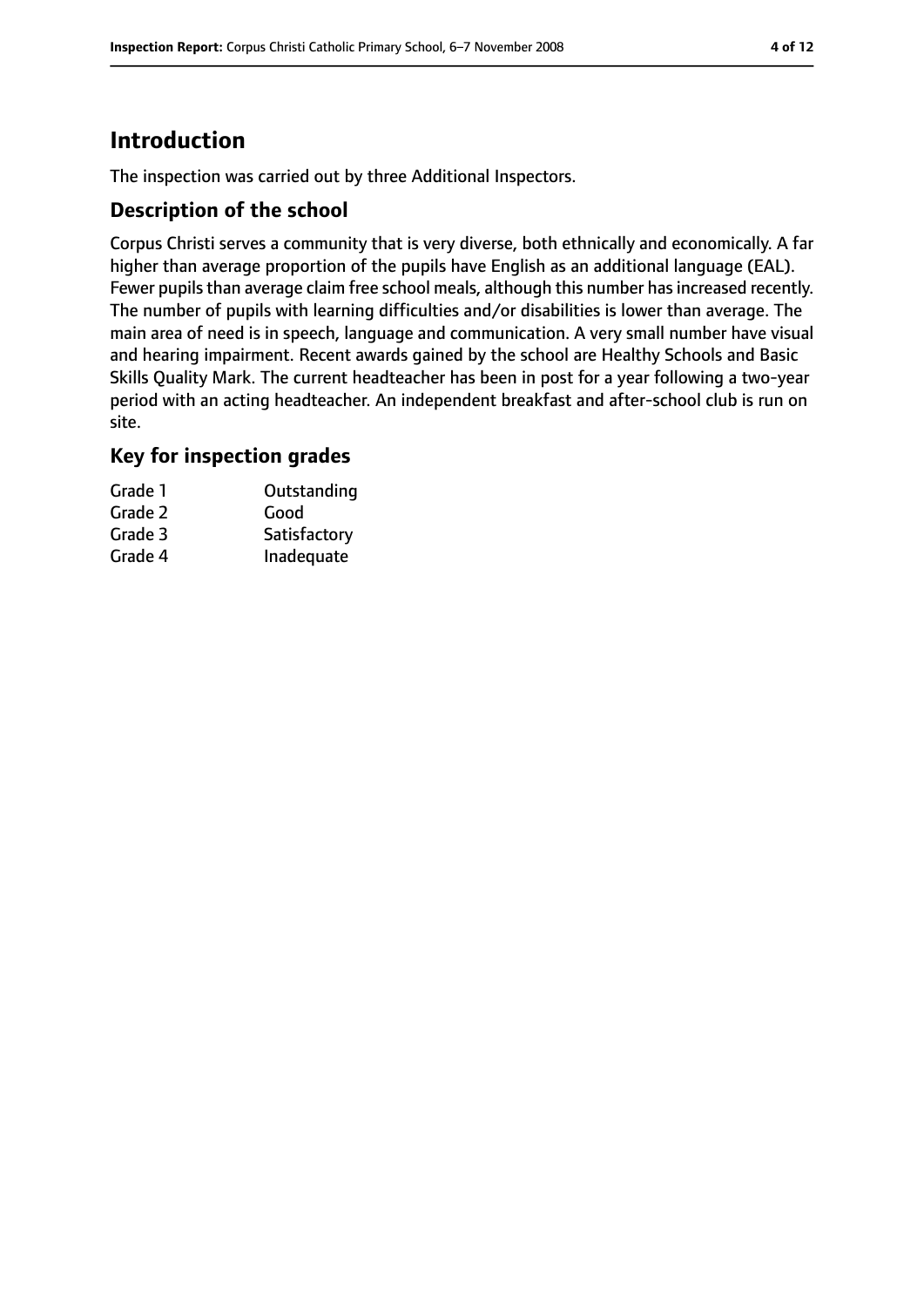# **Overall effectiveness of the school**

#### **Grade: 2**

This is a good school. It has some significant strengths, particularly in the standards pupils reach and in the progress they make in English. The personal development and well-being of children in the Nursery and Reception classes are outstanding. Pupils throughout the school receive excellent pastoral care, which is recognised by parents. One commented that the school 'made their child feel special'. The school works well in partnership with others, especially parents who contribute much to their children's learning and who are generally very supportive of the school. Many parents commented positively about recent improvements, especially in behaviour and the ethos of the school.

Children receive a good education in the Early Years Foundation Stage (EYFS). Because of good and occasionally outstanding teaching, they progress well in all areas of their learning, but especially in reading and writing. Pupils continue to learn well as they move through the school. However, progress in mathematics is not as good as that in English. This is because the school has had a sharper focus on developing writing and reading skills than on calculations and problem-solving. The very positive impact of the school's initiatives to improve literacy resulted in much higher standards in English at the end of Year 2 and Year 6 in 2008. A similar programme is now in place to improve mathematics. This is already leading to better progress across Years 1 and 2. Nevertheless, able pupils are not always challenged enough to achieve the highest levels. Pupils who have a home language other than English and those with specific learning difficulties are well supported and so make the same good progress as their peers.

The curriculum is good and has successfully focused on developing literacy skills. There are plans now to link subjects more effectively, especially focusing on mathematics, and to add further creative and 'hands-on' investigative elements so that lessons are even more fun. Pupils show a great sense of enjoyment of all aspects of school life and they behave well. The great majority of parents agree that their children are happy in school. Parents and pupils are particularly enthusiastic about the recent introduction of hot dinners that has done much to enhance pupils' understanding about healthy eating.

Outstanding pastoral care leads pupils to say they feel safe and secure and have confidence in adults. The school makes excellent use of outside expertise to support pupils with specific needs. Academic support and guidance are good, as there are regular checks on what pupils have learned. Their targets are used well to help them to improve.

Leadership and management are good and the headteacher provides a clear vision for the school. The school's self-evaluation is good and all staff are aware that more has to be done to improve mathematics and the progress of the most able. The capacity of the school to improve is good; it has already demonstrated the impact of initiatives as well as a desire to continue to get better. Governors are prepared to question the school, and are fully involved in the planning and push for even higher standards.

## **Effectiveness of the Early Years Foundation Stage**

#### **Grade: 2**

Very carefully planned induction arrangements, warm relationships with adults and strong links with parents enable even the youngest children to settle happily and adjust to school routines. This means they are quickly able to benefit from the good teaching and well-planned sessions. There is a good balance of child-selected activities with those more directed by adults. Much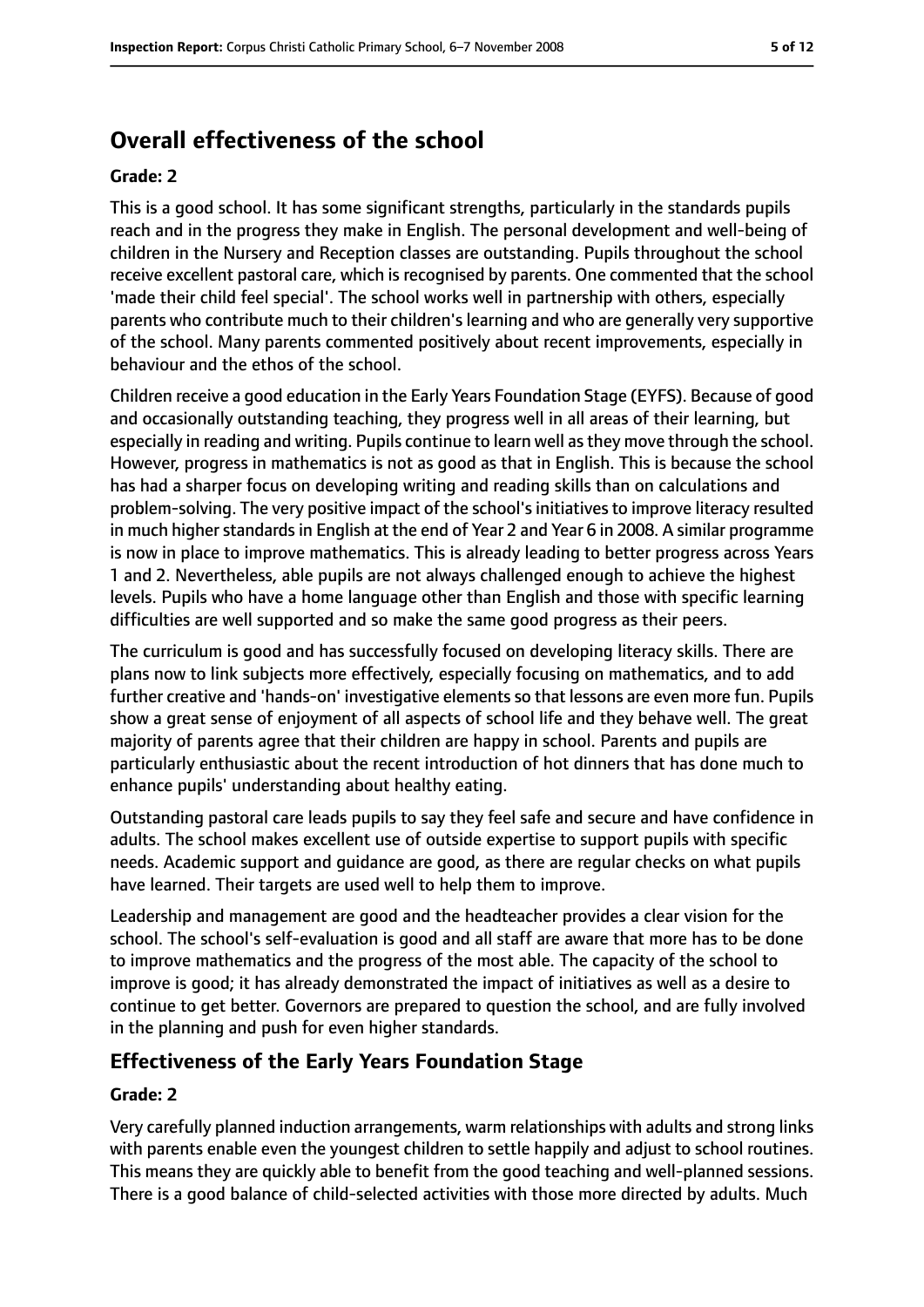emphasis and value are placed on children investigating and exploring for themselves. Children obviously love this aspect, as they bubbled with glee when they worked out that putting weights in a bucket could move a toy up a ramp and even off the edge! All adults work very well together as a team and so there is a strong awareness of each child's individual needs and interests. A big emphasis on teaching early skills such as phonics and writing means that children make very good progress in these areas. Overall, progress is good as children enter with skills and knowledge that are generally as expected for their age and they leave with standards that are above average, especially in their personal, social and emotional development and their literacy skills. However, a greater emphasis needs to be placed on developing their counting and number skills. New resources and more opportunities for problem-solving are already in place to support children's learning in areas of mathematical development. The EYFS is managed well and this ensures good teamwork and a smooth transition from EYFS to Year 1. There are limited outdoor facilities as there is only a small covered area, which means play is restricted if the weather is bad. Also the Nursery classroom is cramped, making it difficult to have all resources readily available for children to select.

## **What the school should do to improve further**

- Improve standards in mathematics by giving pupils more opportunities to practise calculating and problem-solving skills.
- Increase the level of challenge for more able pupils to help more of them reach the highest available levels.

# **Achievement and standards**

#### **Grade: 2**

Pupils generally achieve well and there has been a significant improvement in standards in English during the past year. Standards at the end of Year 2 have been above the national average for a number of years and reading has been a particular strength. Pupils are also making better than expected progress in mathematics through Years 1 and 2. The slight downward trend in the rate of pupils' progress in Years 3 to 6 over past years has now been reversed. By the end of Year 6 the provisional 2008 results show a significant rise in standards in English. Standards in mathematics remain similar to those of 2007, in line with the national average. Pupils' mathematical development is slowest in calculations and in problem-solving. The most able pupils do not always reach the highest available levels.

# **Personal development and well-being**

#### **Grade: 2**

Pupils' spiritual, moral, social and cultural development is good because they respond so well to the strong Christian values the school promotes. They have good attitudes to learning and behave well in and around the school. There are very positive relationships among the pupils and adults so that pupils respond well to the support given by adults. The different backgrounds of pupils and staff are celebrated well, as in the Sri Lankan assembly observed during the inspection. Pupils have many stimulating opportunities to learn first hand about different cultures and lifestyles and so they have high levels of respect for others. Pupils enjoy their time in school and attendance rates are consistently above the national average. Pupils pay good regard to their health and safety and use what they learn well, for example, in the personal choices they make about food and exercise. They develop a sense of community and responsibility for others, acting as mediators, for example, or through involvement in school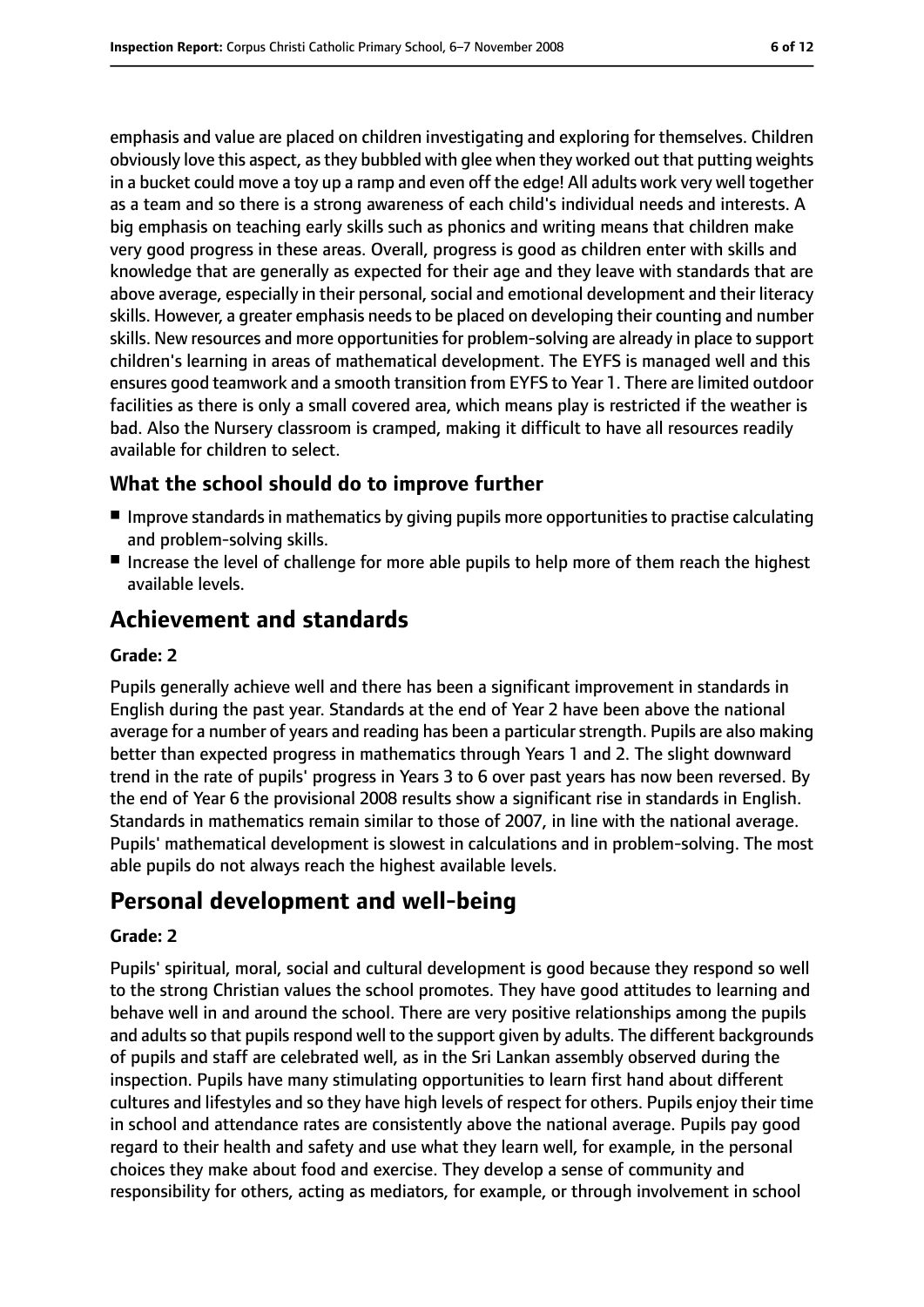council activities. Their good basic and social skills prepare them well for the next stage in their lives.

# **Quality of provision**

## **Teaching and learning**

#### **Grade: 2**

Teachers have high expectations of pupils' behaviour in lessons. They create a purposeful working environment where good relationships enhance learning. They are knowledgeable and enthusiastic. Teachers often make learning come alive through the use of information and communication technology (ICT) and through interesting explanations. Lessons have a clear focus, and what the teacher would like the pupils to learn is shared successfully with them so that they understand what it is they are to do and achieve. In the best lessons the learning is reviewed through pupils' self-assessment or through teachers marking their work. Marking is good throughout the school and provides pupils with a clear understanding of what they have achieved, but does not always give an indication of the next steps to take in their learning. In addition, not all teachers consistently meet the different needs of pupils well enough by making use of what they know about pupils' abilities to challenge pupils at the right level, particularly those who are more able. This means that some do not achieve as well as they could. Teaching assistants provide good support for pupils who have learning difficulties or who are at the early stages of learning English.

## **Curriculum and other activities**

#### **Grade: 2**

The curriculum is good as it gives pupils the chance to experience a broad range of subjects by linking them together. Pupils also have opportunities to learn French. The drive on improving the curriculum for English and widening the range of books has been successful in raising standards in reading and writing. Now there is a stronger focus on mathematics so that pupils can learn more through practical work. New resources and events, such as the 'Maths Week' and using mathematics more in other subjects, are beginning to impact positively on pupils' overall understanding. A well-coordinated programme of personal, social and health education enhances pupils' relationships with each other and develops their self-esteem and maturity well.

There has been a noted improvement in the provision for ICT since the last inspection and pupils make good use of their skills to aid learning in other subjects. The strong enrichment through residential and day visits, visitors and extra-curricular clubs, enhances pupils' learning and contributes very well to their personal development.

#### **Care, guidance and support**

#### **Grade: 2**

Corpus Christi is a caring school where pupils' welfare is a high priority. Each pupil is valued as an individual and is given the confidence to succeed. This is clear in the strong relationships that pervade the school. Robust procedures for child protection ensure pupils' health and safety. The school provides very good support for parents to enable them to help their children with their learning and personal development and to move to the next stages in their education.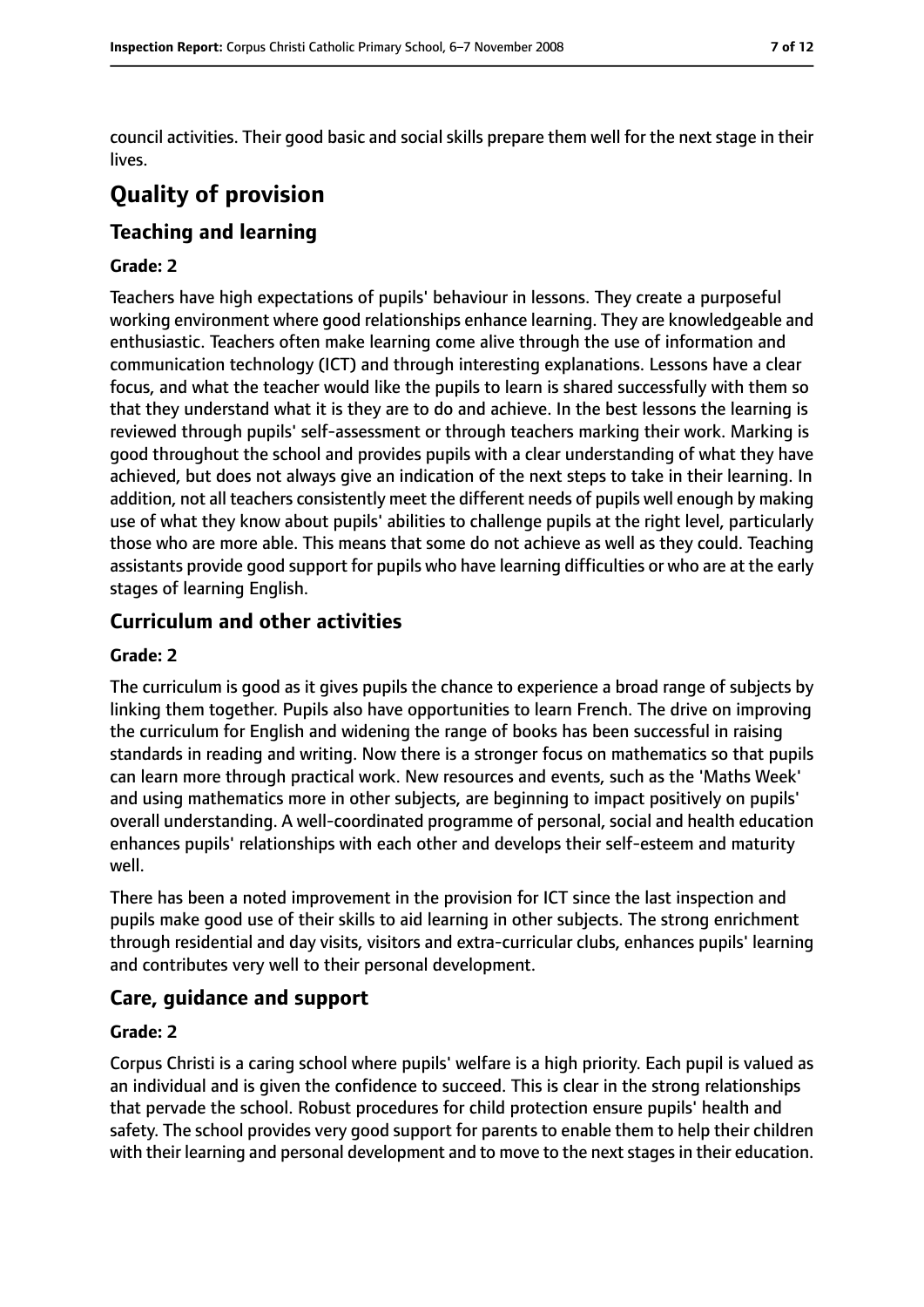Academic guidance and support are developing well. Systems for tracking and checking pupils' progress are firmly established and inform the targets for each pupil in English and mathematics. These help to raise pupils' awareness of what they need to focus on in order to improve. As a result, pupils know their targets well and say that teachers are always ready to help them.

# **Leadership and management**

#### **Grade: 2**

Leaders and managers are focussed intently on raising standards. The headteacher has an ambitious vision for the school and has set a clear course for improvement. Senior and middle managers are effective in their roles. The recent focus on improving English in the school has been very effective. Priority is now given to raising standards in mathematics using the same strategies of improving resources, adapting the curriculum and using outside expertise. Developing the progress of higher attaining pupils generally is also a key focus. Equal opportunities are promoted well. The provision for community cohesion is good and supports the wider needs of the local area well. The school has successfully developed links with the Korean community and encourages community use of resources such as the ICT suite. Governors carry out their responsibilities well. They are knowledgeable about the school and are actively involved in improvement planning.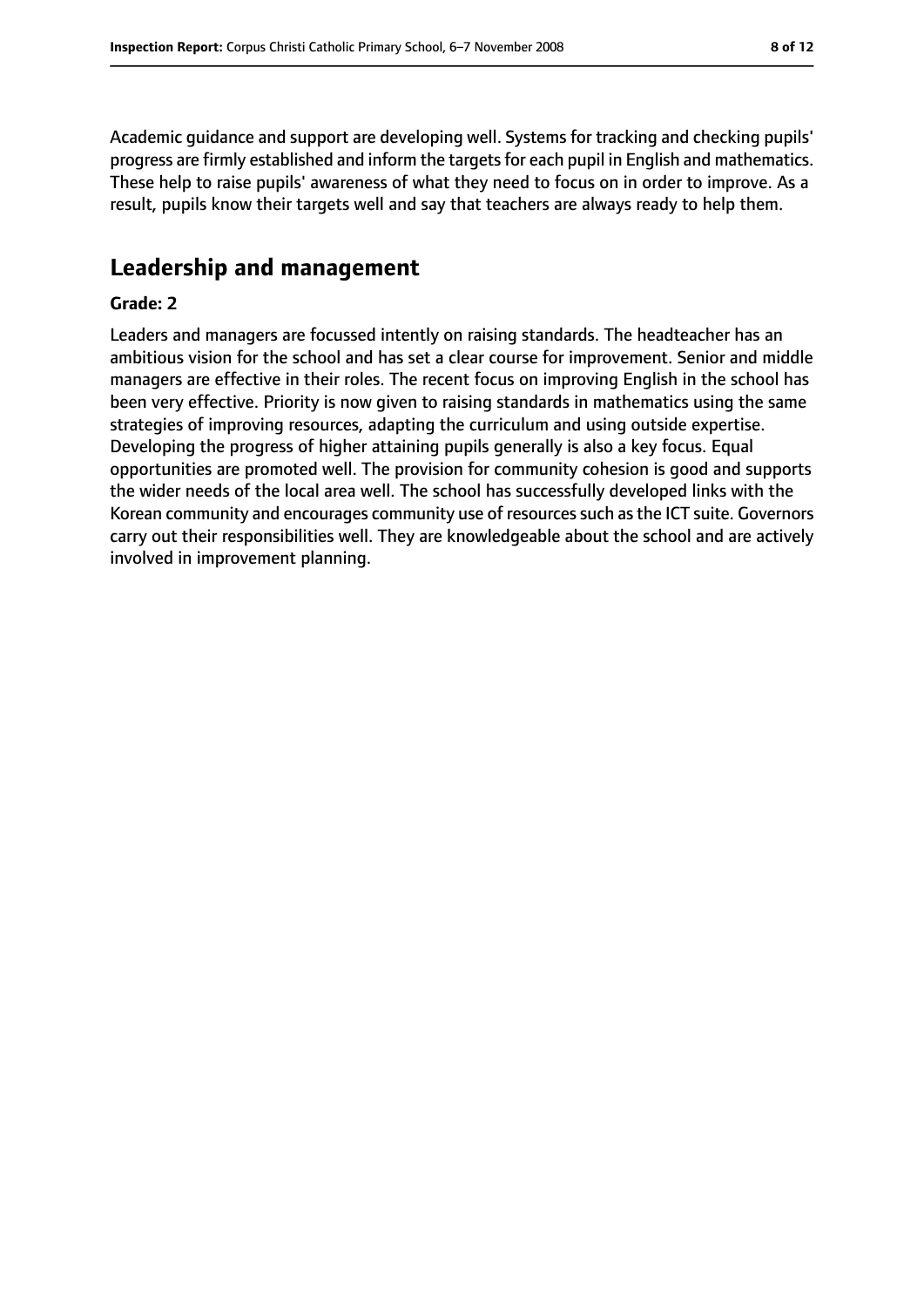**Any complaints about the inspection or the report should be made following the procedures set out in the guidance 'Complaints about school inspection', which is available from Ofsted's website: www.ofsted.gov.uk.**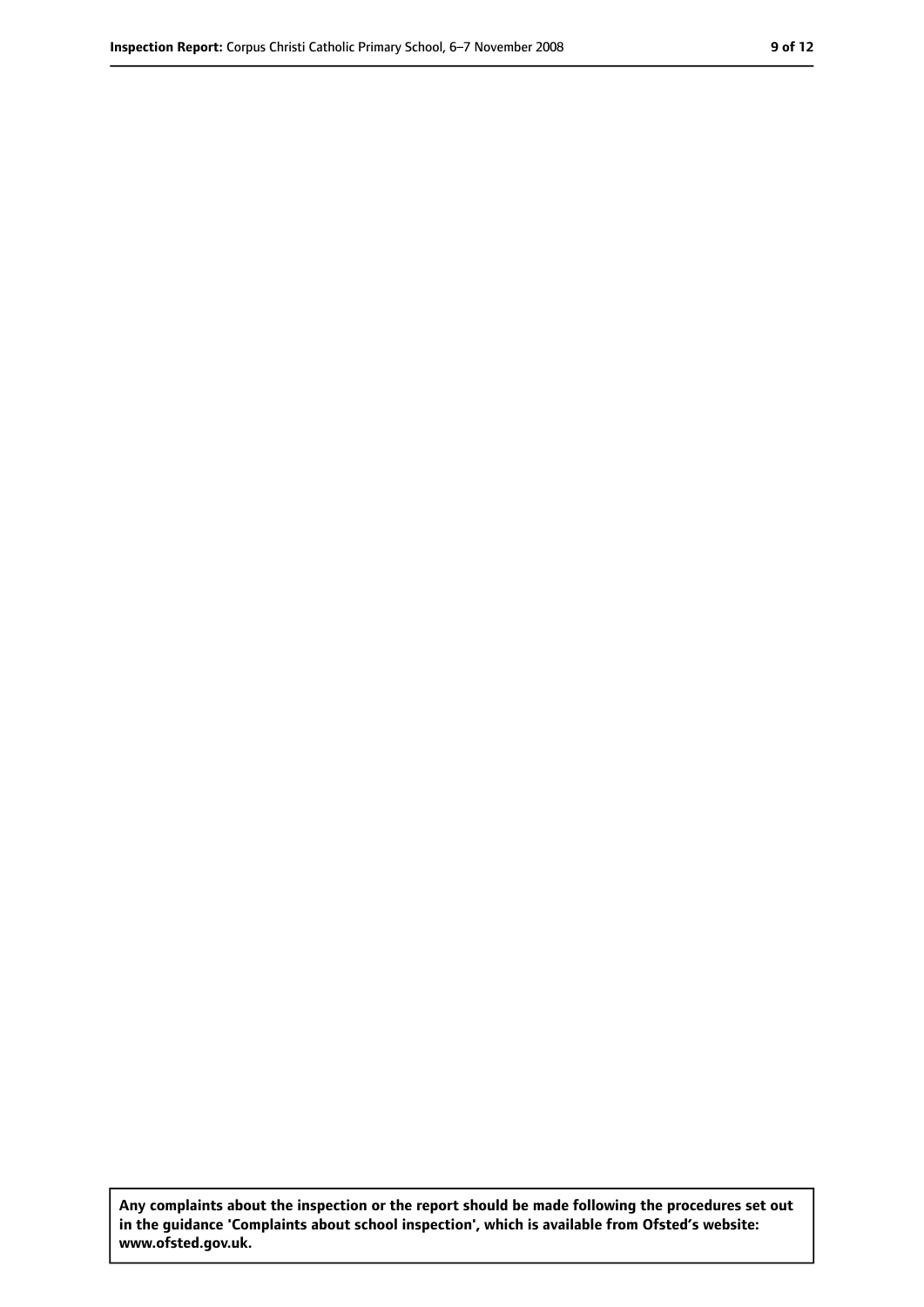# **Inspection judgements**

| Key to judgements: grade 1 is outstanding, grade 2 good, grade 3 satisfactory, and | <b>School</b> |
|------------------------------------------------------------------------------------|---------------|
| arade 4 inadequate                                                                 | Overall       |

## **Overall effectiveness**

| How effective, efficient and inclusive is the provision of<br>education, integrated care and any extended services in meeting the<br>needs of learners? |     |
|---------------------------------------------------------------------------------------------------------------------------------------------------------|-----|
| Effective steps have been taken to promote improvement since the last<br>inspection                                                                     | Yes |
| How well does the school work in partnership with others to promote learners'<br>well being?                                                            |     |
| The capacity to make any necessary improvements                                                                                                         |     |

# **Effectiveness of the Early Years Foundation Stage**

| How effective is the provision in meeting the needs of children in the<br><b>EYFS?</b>       |  |
|----------------------------------------------------------------------------------------------|--|
| How well do children in the EYFS achieve?                                                    |  |
| How good are the overall personal development and well-being of the children<br>in the EYFS? |  |
| How effectively are children in the EYFS helped to learn and develop?                        |  |
| How effectively is the welfare of children in the EYFS promoted?                             |  |
| How effectively is provision in the EYFS led and managed?                                    |  |

## **Achievement and standards**

| How well do learners achieve?                                                                               |  |
|-------------------------------------------------------------------------------------------------------------|--|
| The standards <sup>1</sup> reached by learners                                                              |  |
| How well learners make progress, taking account of any significant variations<br>between groups of learners |  |
| How well learners with learning difficulties and/or disabilities make progress                              |  |

## **Annex A**

<sup>&</sup>lt;sup>1</sup>Grade 1 - Exceptionally and consistently high; Grade 2 - Generally above average with none

significantly below average; Grade 3 - Broadly average to below average; Grade 4 - Exceptionally low.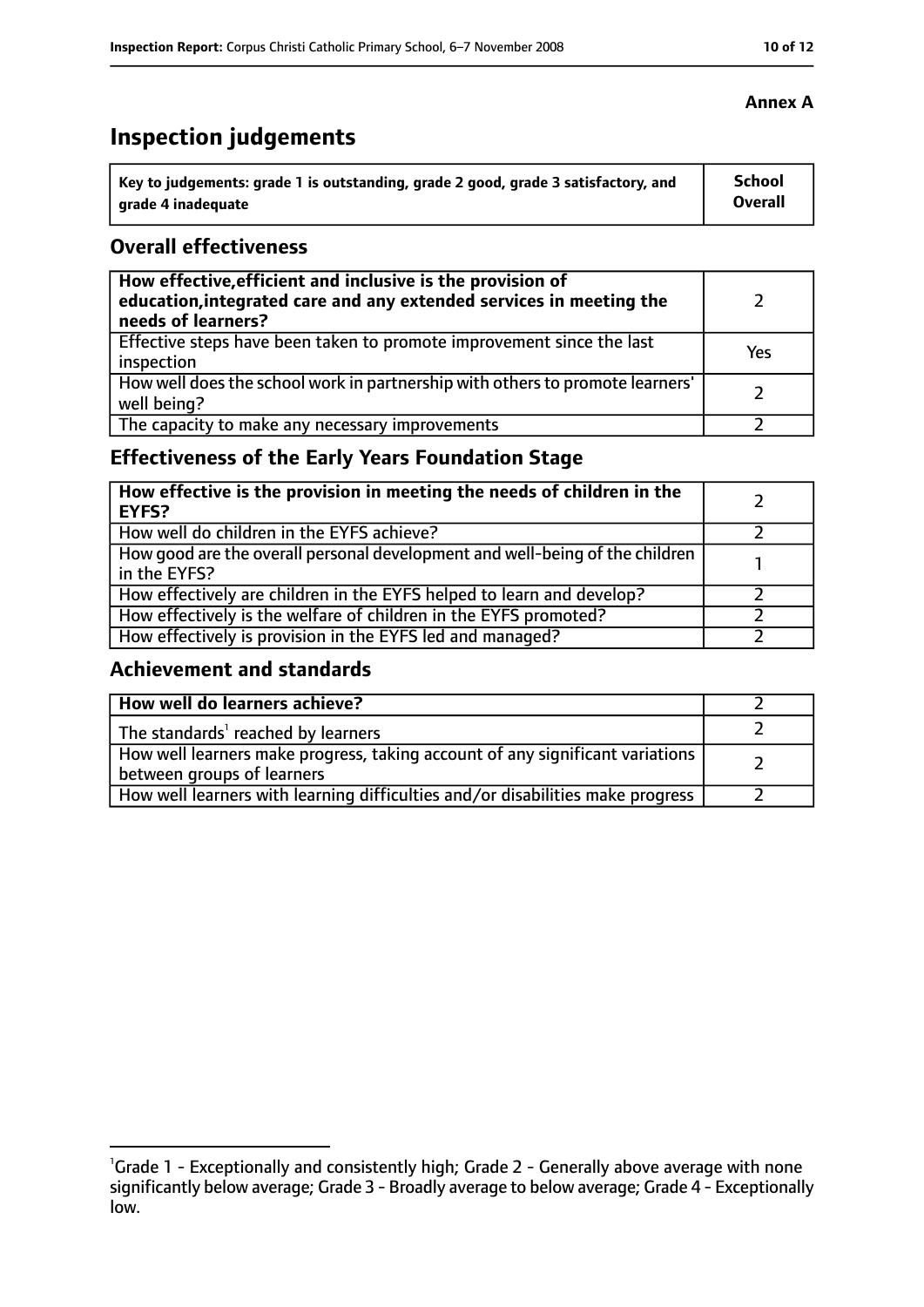# **Personal development and well-being**

| How good are the overall personal development and well-being of the<br>learners?                                 |  |
|------------------------------------------------------------------------------------------------------------------|--|
| The extent of learners' spiritual, moral, social and cultural development                                        |  |
| The extent to which learners adopt healthy lifestyles                                                            |  |
| The extent to which learners adopt safe practices                                                                |  |
| The extent to which learners enjoy their education                                                               |  |
| The attendance of learners                                                                                       |  |
| The behaviour of learners                                                                                        |  |
| The extent to which learners make a positive contribution to the community                                       |  |
| How well learners develop workplace and other skills that will contribute to<br>their future economic well-being |  |

# **The quality of provision**

| How effective are teaching and learning in meeting the full range of<br>learners' needs?              |  |
|-------------------------------------------------------------------------------------------------------|--|
| How well do the curriculum and other activities meet the range of needs and<br>interests of learners? |  |
| How well are learners cared for, quided and supported?                                                |  |

# **Leadership and management**

| How effective are leadership and management in raising achievement<br>and supporting all learners?                                              |     |
|-------------------------------------------------------------------------------------------------------------------------------------------------|-----|
| How effectively leaders and managers at all levels set clear direction leading<br>to improvement and promote high quality of care and education |     |
| How effectively leaders and managers use challenging targets to raise standards                                                                 |     |
| The effectiveness of the school's self-evaluation                                                                                               |     |
| How well equality of opportunity is promoted and discrimination eliminated                                                                      |     |
| How well does the school contribute to community cohesion?                                                                                      |     |
| How effectively and efficiently resources, including staff, are deployed to<br>achieve value for money                                          |     |
| The extent to which governors and other supervisory boards discharge their<br>responsibilities                                                  |     |
| Do procedures for safequarding learners meet current government<br>requirements?                                                                | Yes |
| Does this school require special measures?                                                                                                      | No  |
| Does this school require a notice to improve?                                                                                                   | No  |